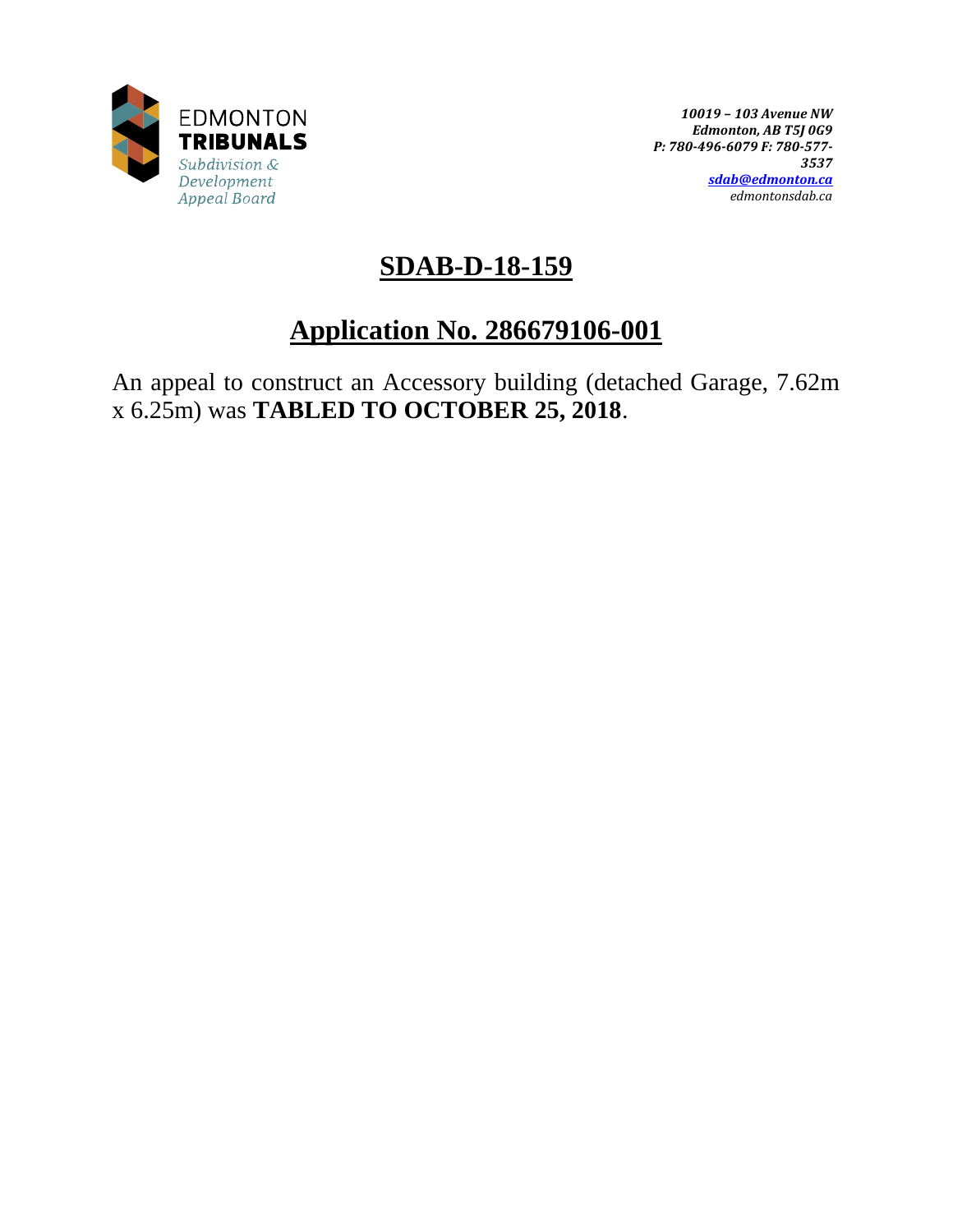

Date: October 18, 2018 Project Number: 273339892-001 File Number: SDAB-D-18-136

## **Notice of Decision**

[1] The Subdivision and Development Appeal Board (the "Board") at a hearing on September 5, 2018, made and passed the following motion:

> "That SDAB-D-18-136 be TABLED TO October 3, 2018 at the verbal request of Legal Counsel representing the Appellant and with the verbal consent of City Departments."

[2] On October 3, 2018, the Board made and passed the following motion:

"That SDAB-D-18-136 be raised from the table."

[3] On October 3, 2018, the Subdivision and Development Appeal Board (the "Board") heard an appeal that was filed on **August 8, 2018**. The appeal concerned the decision of the Development Authority, issued on July 30, 2018, to refuse the following development:

> **Install (1) Minor Digital Off-premises Freestanding Sign (2 digital panels V-shaped 3.1m x 6.1m facing NE/SW)(OUTFRONT MEDIA/SANDS HOTEL).**

- [4] The subject property is on Plan 9525276 Blk 20 Lot 22, located at 12340 Fort Road NW, within the (CSC) Shopping Centre Zone. The Yellowhead Corridor Area Structure Plans applies to the subject property.
- [5] The following documents were received prior to the hearing and form part of the record:
	- A copy of the Development Permit application with attachments, proposed plans, and the refused Development Permit;
	- The Development Officer's written submission;
	- An e-mail from Subdivision Planning;
	- An e-mail in opposition to the proposed development; and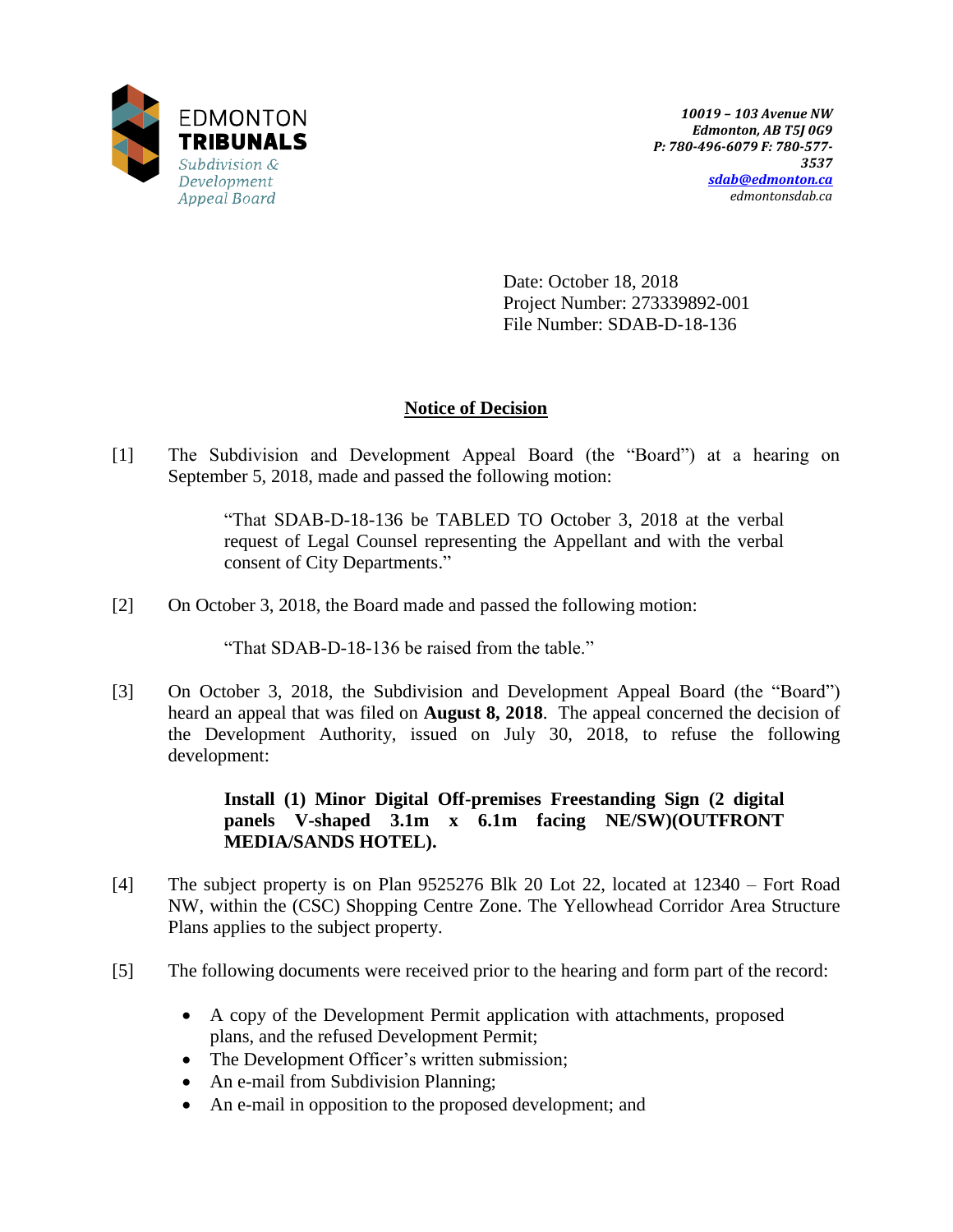• The Appellant's written submissions.

#### **Preliminary Matters**

- [6] At the outset of the appeal hearing, the Presiding Officer confirmed with the parties in attendance that there was no opposition to the composition of the panel.
- [7] The Presiding Officer outlined how the hearing would be conducted, including the order of appearance of parties, and no opposition was noted.
- [8] The appeal was filed on time, in accordance with section 686 of the *Municipal Government Act*, RSA 2000, c M-26.

#### **Summary of Hearing**

- *i) Position Ms. J. Agrios, Legal Counsel representing the Appellant, OUTFRONT Media Canada LP, who was accompanied by Ms. J. Harding, representing OUTFRONT Media Canada LP*
- [9] The proposed sign is v-shaped with two panels and is a Discretionary Use in the CSC Shopping Centre Zone.
- [10] Ms. Agrios referenced the Engineering Report completed by Bunt & Associates as requested by the Board at the previous hearing.
- [11] The report was reviewed by City Transportation and the City provided documentation that they no longer had an objection with the proposed sign.
- [12] The two matters before the Board are the required setback and the discretionary use of the sign.
- [13] The sign has existed in this location with approved permits since 2013.
- [14] In her opinion, the application is for the renewal of the sign but is considered a new application as the permit had expired.
- [15] There have been no changes to the sign in terms of the Bylaw regulations, the neighbourhood, the type of sign, and the location of the sign since 2013.
- [16] She referred to TAB 3 and 4 of her submission, a zoning map and aerial photograph showing the area around the sign. The sign is at the intersection of Fort Road and Yellowhead Trail on the northwest corner of the property where the Sands Hotel has existed for several years.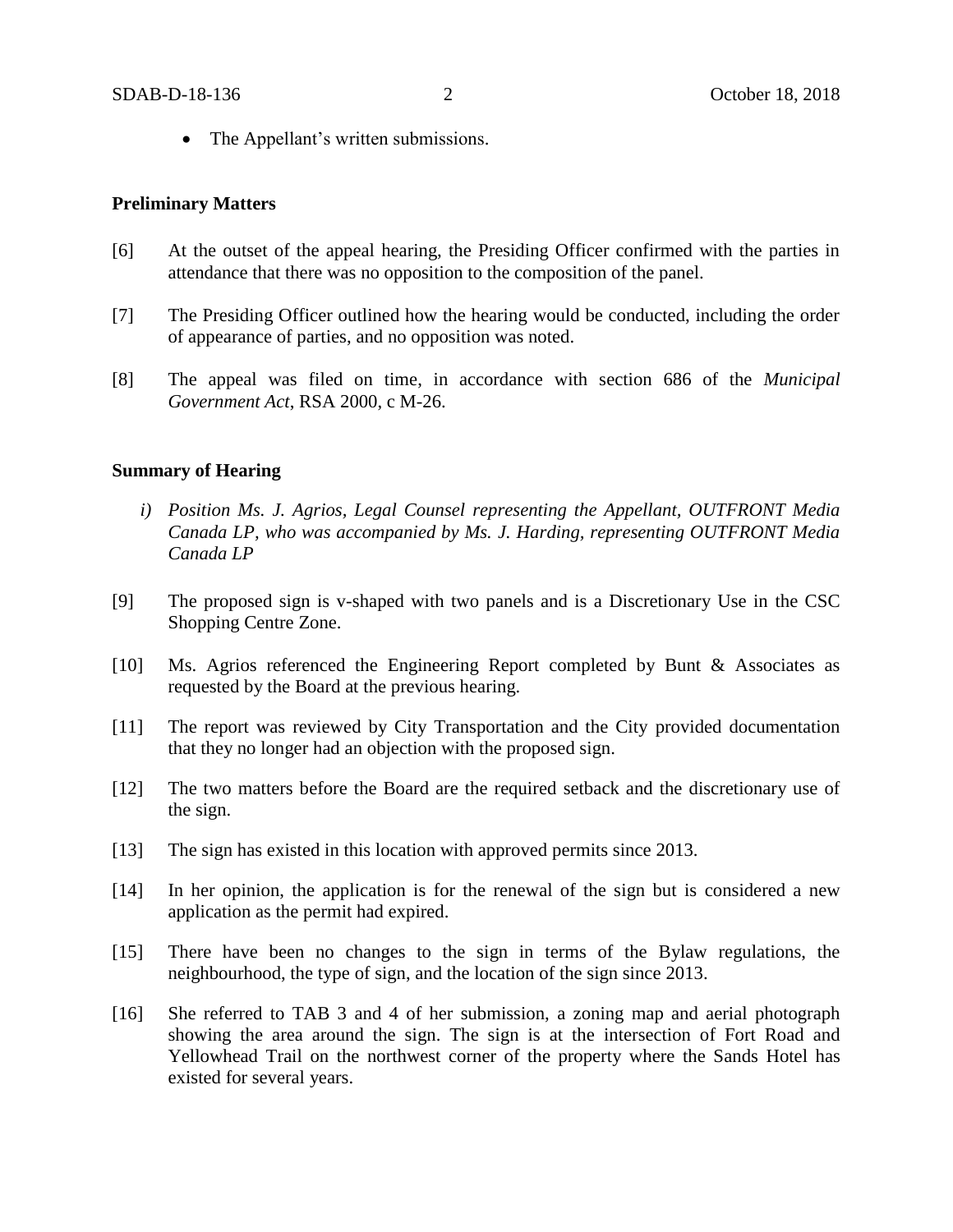- [17] The sign is located on the property east of the building where there is a large boulevard separating the road and the subject site. The separation makes the sign appear to be a great distance from Yellowhead Trail and Fort Road.
- [18] She referred to TAB 5, photographs showing the location of the sign from different directions.
- [19] She referred to TAB 6, a copy of the 2013 approved permit. The sign was previously approved with a 4.5-metre setback.
- [20] TAB 6 of her submission shows the 2013 stamped approved site plan with a 4.5-metre setback and the grass boulevard separating the road and subject site.
- [21] The sign was previously approved for five years with no known complaints until an email was received the day before the hearing in opposition to the sign. The sign has not changed since it was previously approved.
- [22] She referred to TAB 7 of her submission showing the site plan for the proposed sign application showing a 5.4-metre setback. The application is the same as the one in 2013 except it has a larger setback.
- [23] The third reason for refusal by the Development Officer is that the sign will adversely impact the built environment. The built environment will not be impacted as the sign has not changed.
- [24] In her opinion, the Development Officer should have explained how the existing sign will impact the built environment.
- [25] She referred to the conditions suggested by the Development Officer. Condition number 5 is regarding the variance they are requesting and is not a condition. Condition number 6 (1) is no longer applicable as City Transportation is no longer opposed to the proposed sign. They are agreeable to the remaining conditions.
- [26] In her opinion, the proposed sign has a minor deficiency. There is a large boulevard separating the road and subject site with a larger setback.
- [27] Ms. Agrios provided the following information in response to questions by the Board:
	- a. The back of the sign will face the adjacent property which is zoned RA7 Low Rise Apartment Zone.
	- b. She does not believe the green boulevard will be changed in any way in the near future. However, if the sign is only approved for 5 years it could be reviewed earlier if changes come into play for the boulevard.
	- c. One e-mail was received in opposition to the proposed development. However, the email does not have an address from the sender to indicate if they are an affected party.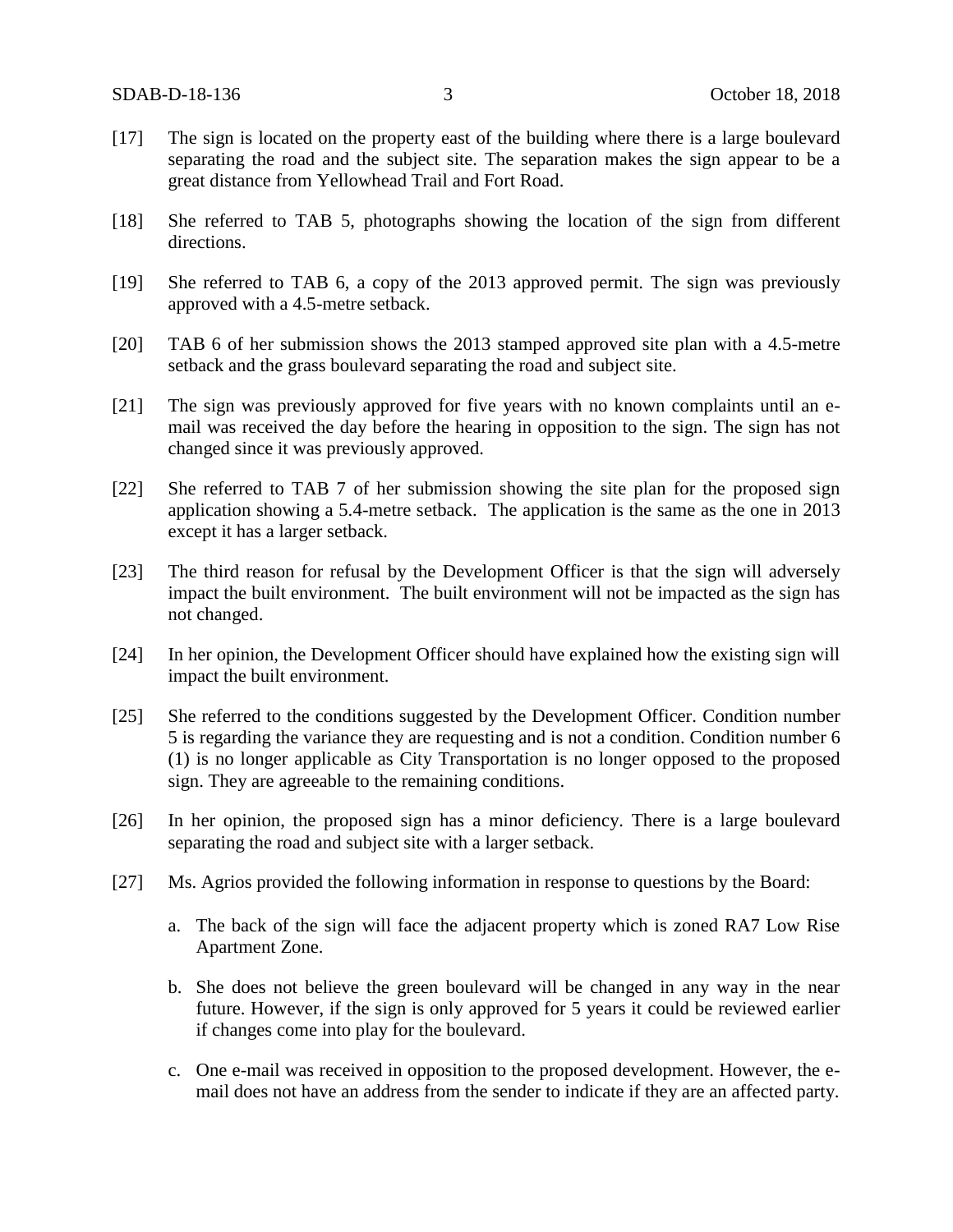- d. Several people drive by the subject site on a daily basis and no complaints were received for the existing sign until today.
- *ii) Position of the Development Officer, Ms. B. Noorman*
- [28] The Development Authority did not appear at the hearing and the Board relied on Ms. Noorman's written submission.

### **Decision**

- [29] The appeal is **ALLOWED** and the decision of the Development Authority is **REVOKED**. The development is **GRANTED** as applied for to the Development Authority, subject to the following **CONDITIONS**:
	- 1. The permit is approved for a maximum of 5 years and will expire on October 18, 2023.
	- 2. Ambient light monitors shall automatically adjust the brightness level of the Copy Area based on ambient light conditions. Brightness levels shall not exceed 0.3 footcandles above ambient light conditions when measured from the Sign face at its maximum brightness, between sunset and sunrise, at those times determined by the Sunrise / Sunset calculator from the National Research Council of Canada; (Reference Section  $59.2(5)(a)$ ).
	- 3. Brightness level of the Sign shall not exceed 400 nits when measured from the sign face at its maximum brightness, between sunset and sunrise, at those times determined by the Sunrise/Sunset calculator from the national research Council of Canada; (Reference Section 59.2(5)(b)).
	- 4. All Freestanding Signs, Major Digital Signs, Minor Digital On-premises Signs, Minor Digital Off-premises Signs, and Minor Digital On-premises Off-premises Signs shall be located so that all portions of the Sign and its support structure are completely located within the property and no part of the Sign may project beyond the property lines unless otherwise specified in a Sign Schedule. (Reference Section 59.2(12))
	- 5. The following conditions, in consultation with Subdivision Planning department, shall apply to the proposed Minor Digital Off-premises Sign, in accordance to Section 59.2.11:
		- 1. The owner/applicant must immediately address any safety concerns identified by City Operations by removing the sign, de-energizing the sign, changing the message conveyed on the sign, and/or address the concern in another manner acceptable to City Operations.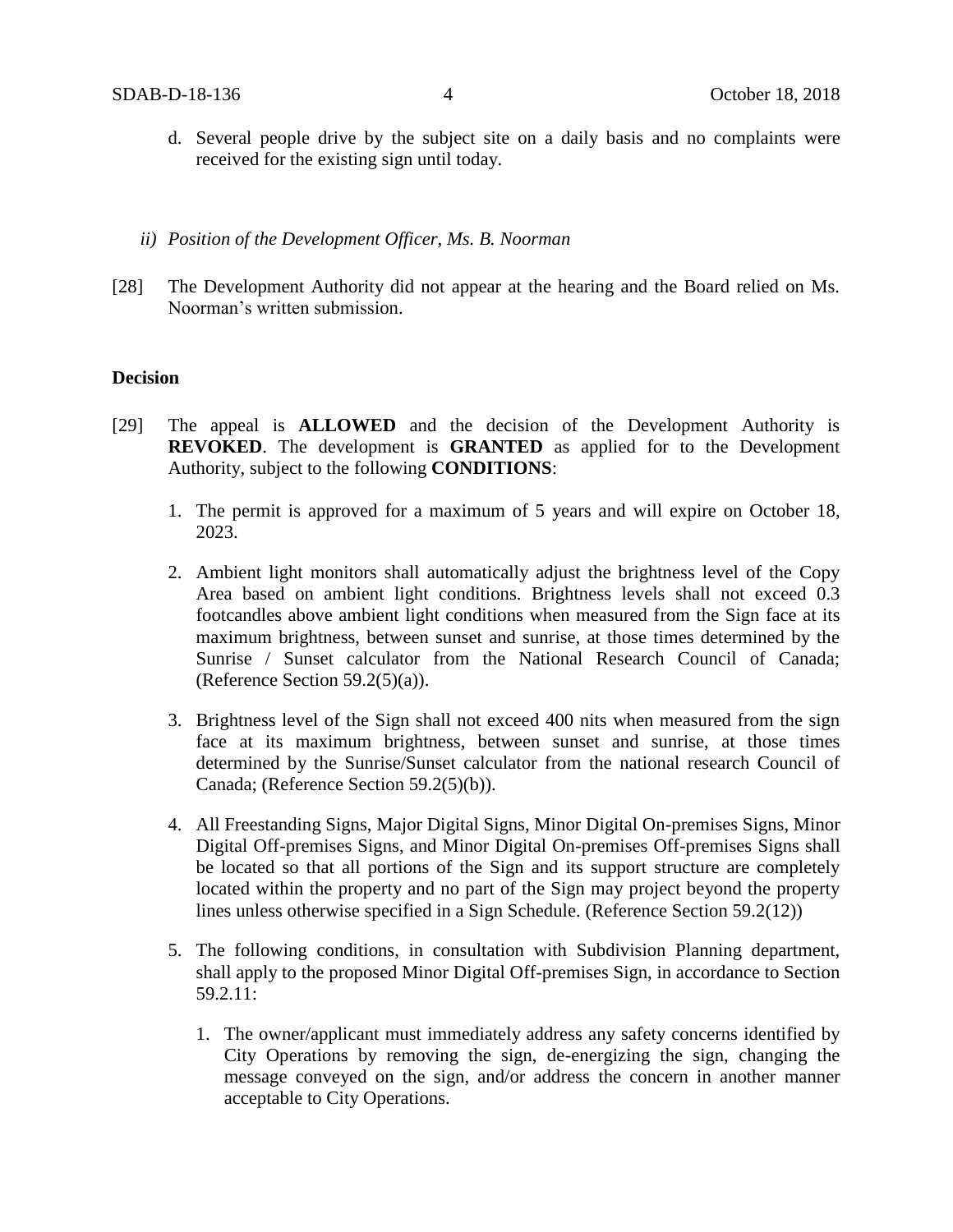- 2. That the owner/applicant must provide a written statement of the actions taken to mitigate concerns identified by City Operations within 30 days of the notification of the safety concern. Failure to provide corrective action will result in the requirement to immediately remove or de-energize the sign.
- 3. The proposed sign shall be constructed entirely within private property. No portion of the sign shall encroach over/onto road right-of-way.
- [30] In granting the development the following variance to the *Edmonton Zoning Bylaw* is allowed:
	- 1. The proposed Setback of 5.4 metres per Section 59E.3(5)(i) is allowed.

#### **Reasons for Decision**

- [31] The proposed development, a Minor Digital Off-premises Freestanding Sign, is a Discretionary Use in the (CSC) Shopping Centre Zone.
- [32] The Board finds that the proposed development is reasonably compatible with the neighbourhood for the following reasons:
	- a. The proposed Sign has existed in this location with no known complaints, with the exception of one e-mail received, since 2013.
	- b. Based on the evidence submitted, the proposed Sign was previously approved with a 4.5-metre Setback but was constructed with a 5.4-metre Setback.
	- c. The proposed Sign will not change in any way from when it was originally approved.
	- d. The proposed Sign will have no impact on the residential property that is behind the subject Site because the brightness will face the intersection of Fort Road and Yellowhead Trail.
	- e. The Board received an Engineering Report by Bunt & Associates which was accepted by City Transportation and they are no longer in opposition to the proposed Sign at this location.
- [33] The Board grants the variance of 0.6 metres in the required Setback for the following reasons: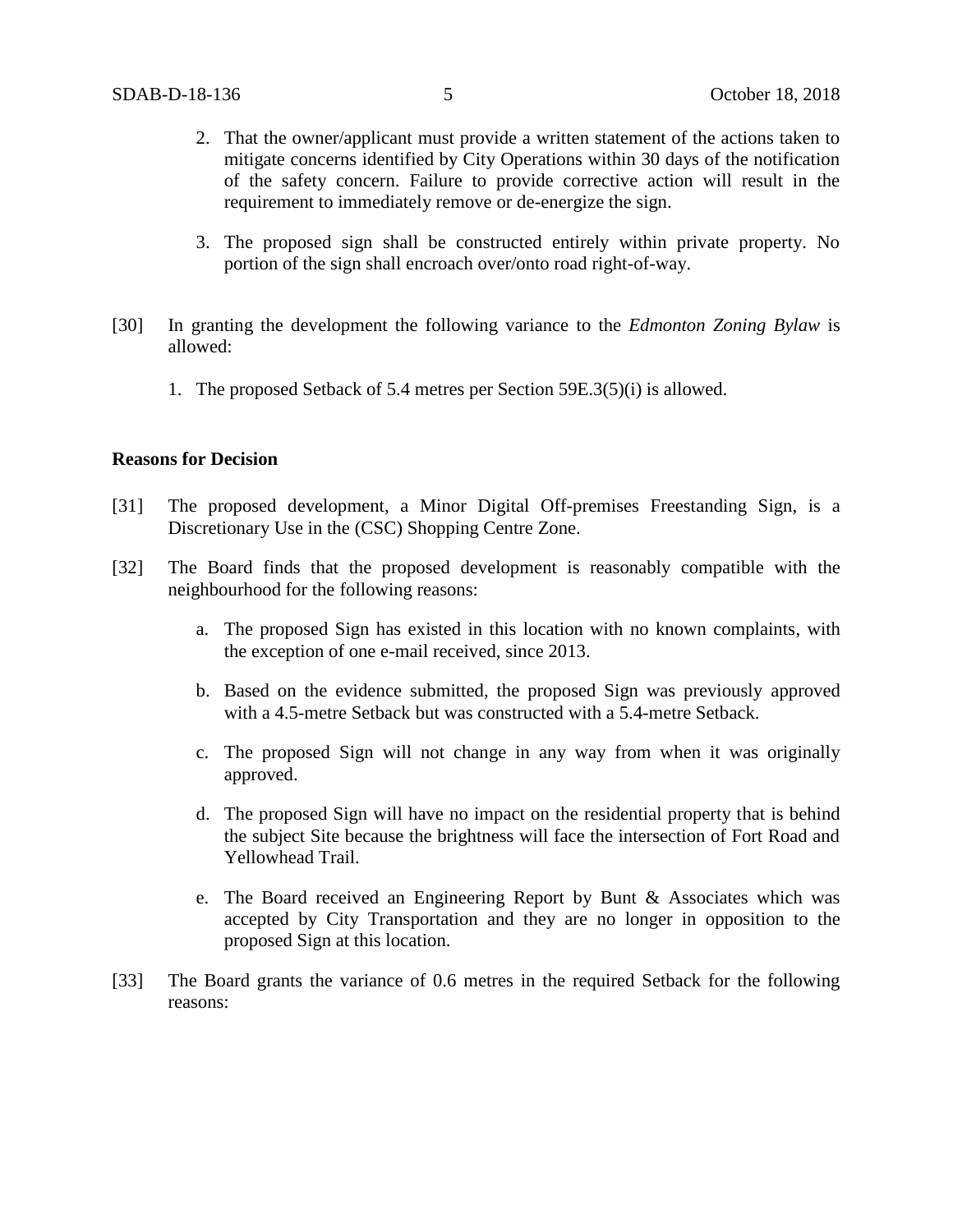- a. The Board was not provided with any planning reasons that the Sign will have a negative impact on the neighbourhood.
- b. The Board accepts the evidence submitted that there is a grass boulevard between the Sign and the roadway which makes the Sign appear farther from the roadway.
- [34] The Board received an e-mail in opposition to the proposed Sign. The Board was unable to determine whether or not this individual was an affected party as defined in the *Municipal Government Act*.
- [35] Based on the above, it is the opinion of the Board that the proposed development will not unduly interfere with the amenities of the neighbourhood, or materially interfere with or affect the use, enjoyment or value of neighbouring parcels of land.

Mr. V. Laberge, Presiding Officer Subdivision and Development Appeal Board

Board Members in Attendance: Ms. G. Harris, Mr. R. Hachigian, Ms. D. Kronewitt-Martin, Ms. S. McCartney

CC: City of Edmonton, Development & Zoning Services, Attn: Ms. B. Noorman / Mr. H. Luke